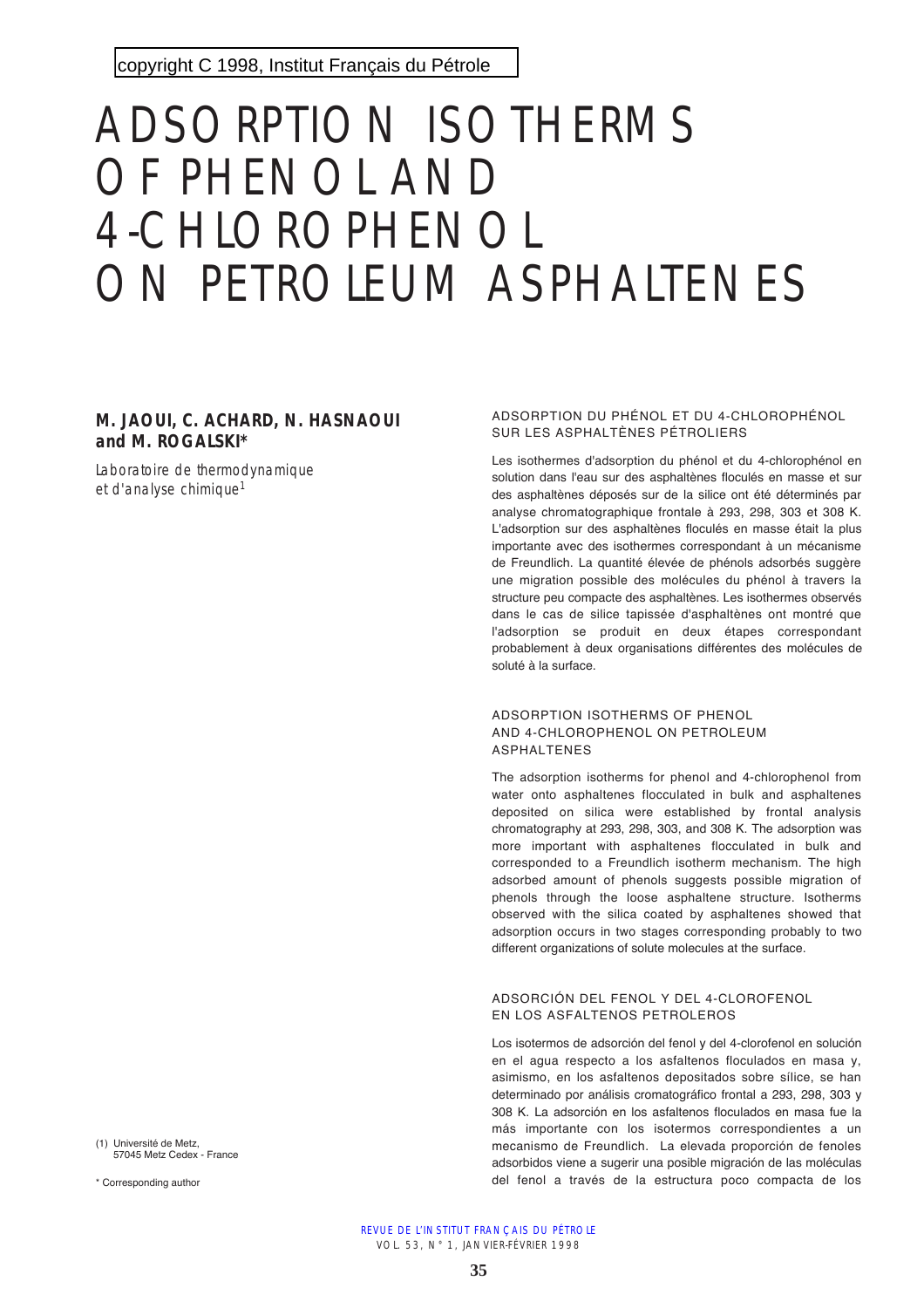asfaltenos. Los isotermos observados en el caso de sílice recubierta de asfaltenos han permitido demostrar que la adsorción tiene lugar en dos etapas que corresponde, probablemente, a dos organizaciones diferentes de las moléculas de la solución en la superficie.

#### **INTRODUCTION**

Interactions of phenol with asphaltenes were used by Barbour and Patersen (1974) to characterize a density of basic sites of asphaltenes. In the present work this approach was used to investigate differences of adsorbing properties of asphaltenes flocculated in bulk or deposited on a solid surface (silica grains). The frontal analysis chromatography was used to measure the adsorption isotherms in both cases. This technique was often used in the literature for this purpose. Recently, Akgerman and Zardkoohi (1996) studied the adsorption of phenolic compounds on fly ash. Juang *et al.* (1996) had established the adsorption isotherms of phenols onto activated carbon fibers at 303 K. The results obtained by frontal analysis chromatography compare generally well with batch measurements.

## **1 EXPERIMENTAL SECTION**

## **1.1 Materials**

The asphaltenes used in this study were obtained from asphalts deposited from the crude oil and furnished by the *Institut français du pétrol*e. According to the NFT 60-115 norm, the asphalt samples (20 g) were ground before extraction and next extracted with heptane. Then the precipitate was filtered and extracted with toluene. The asphaltene granulometry was measured using standard sieves according to the NFX 11-504 norm. The asphaltene particle size selected for this work was in the range 0.2-0.62 mm.

The phenolic compounds purchased from *Aldrich Chemical Co*. were of purity higher than 99%. They were used without any further purification.

Deionized water used for solution preparation had a conductivity of about 1-1.8 µS/cm. The corresponding pH was 5.6.

## **1.2 Procedure**

The apparatus is shown in Figure 1. Measurements were performed with a chromatographic system equipped with a Schimadzu LC-6A metering pump, a Iota refractive index detector, a Rheodyne switching valve, a 5 cm long column, and a computer for data acquisition. The column was immersed in a bath the temperature of which was maintained constant to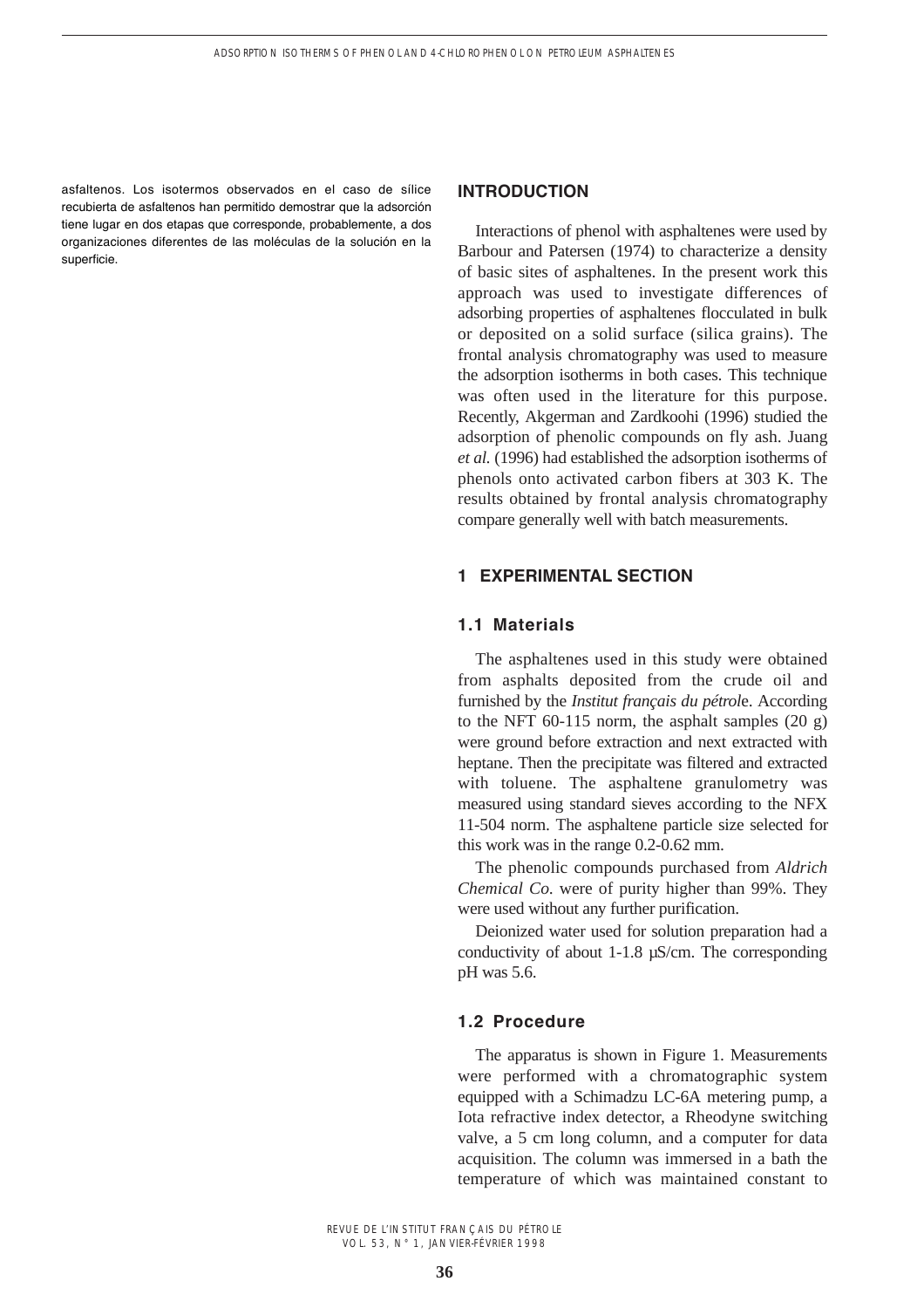

within  $\pm$  0.1 deg by a Lauda RM6 thermostat. The mobile phase was an aqueous phenolic solution of known concentration.

The column was filled with a stationary phase, i.e. asphaltenes flocculated in bulk or asphaltenes deposited on silica. In the second case, silica grains (Mesh Chromosorb 60-80 WAW-DMCS from *Supelco*) were impregnated with 15% asphaltenes by mixing 2.843 g of silica and 0.458 g of asphaltenes in a 10 ml volume of tetrahydrofuran. The solvent was evaporated during three hours at 323 K, using a rotary evaporator working at minimum rotor speed in view to obtain a homogeneous asphaltene layer at the silica surface.

The porosity e of the stationary phase was measured by high performance liquid chromatography in the following way:

$$
\varepsilon = \frac{V_M}{V_C} \tag{1}
$$

where  $V_C$  is the column volume and  $V_M$  the dead volume. Dead volume  $V_M$  was determined injecting a solute not adsorbing on the stationary phase. In the case the choice of a non-adsorbing solute is not evident. After preliminary tests it was found that aceton has the shortest retention time. Therefore it was used to determine the dead volume. The values of porosity found were 0.43 and 0.69 respectively for asphaltenes flocculated in bulk and for silica coated with asphaltenes.

To obtain adsorption isotherms of the phenolics (phenol, 4-chlorophenol), five solutions of concentrations in the range 10-90% of the solubility limit of

the phenolic compound in water were prepared. The aqueous solubilities are given in Table 1 as a function of temperature. They were obtained by conductivity measurements (Achard *et al.*, 1996). Each solution was filtered (pores of 0.45 µm diameter) and degassed with helium prior being used in frontal analysis chromatography.

TABLE 1

Solubilities of phenolics at different temperatures (Achard *et al.*, 1996)

| Compound       | $t$ /°C | $S/(g L^{-1})$     |
|----------------|---------|--------------------|
| Phenol         | 15.1    | $76.044 + 0.014$   |
|                | 25.0    | $84.045 + 0.011$   |
|                | 35.0    | $93.098 + 0.029$   |
| 4-chlorophenol | 15.1    | $23.337 + 0.017$   |
|                | 25.2    | $25.540 + 0.020$   |
|                | 34.6    | $28.499 \pm 0.053$ |

At the start of each experiment, the asphaltene column was bypassed and a steady state voltage output from the refractive index detector for each of the five different organic concentrations was recorded. This enabled us to determine a calibration curve which was later used to convert voltage to concentration prior to data processing and establishing of adsorption isotherms. The calibration coefficient  $p_{cf}$  was found from the following linear expression:

$$
C = p_{cf} V \tag{2}
$$

where *C* and *V* are respectively the solute concentration and the voltage delivered by the detector. The calibration curves were established for phenol and 4-chlorophenol at 293, 298, 303 and 308 K. They were linear with  $R^2$  values of  $> 0.99$ . The calibration coefficients pcf are given in Table 2.

TABLE 2

Calibration coefficients  $p_{cf}$  for frontal analysis chromatography

| T/K | Phenol | 4-chlorophenol |
|-----|--------|----------------|
| 293 | 21.08  | 39.70          |
| 298 | 20.07  | 27.83          |
| 303 | 19.18  | 19.58          |
| 308 | 18.86  | 13.51          |

When the stability of the voltage reading was obtained, the phenolic solution was switched on the column, and the response of the detector versus time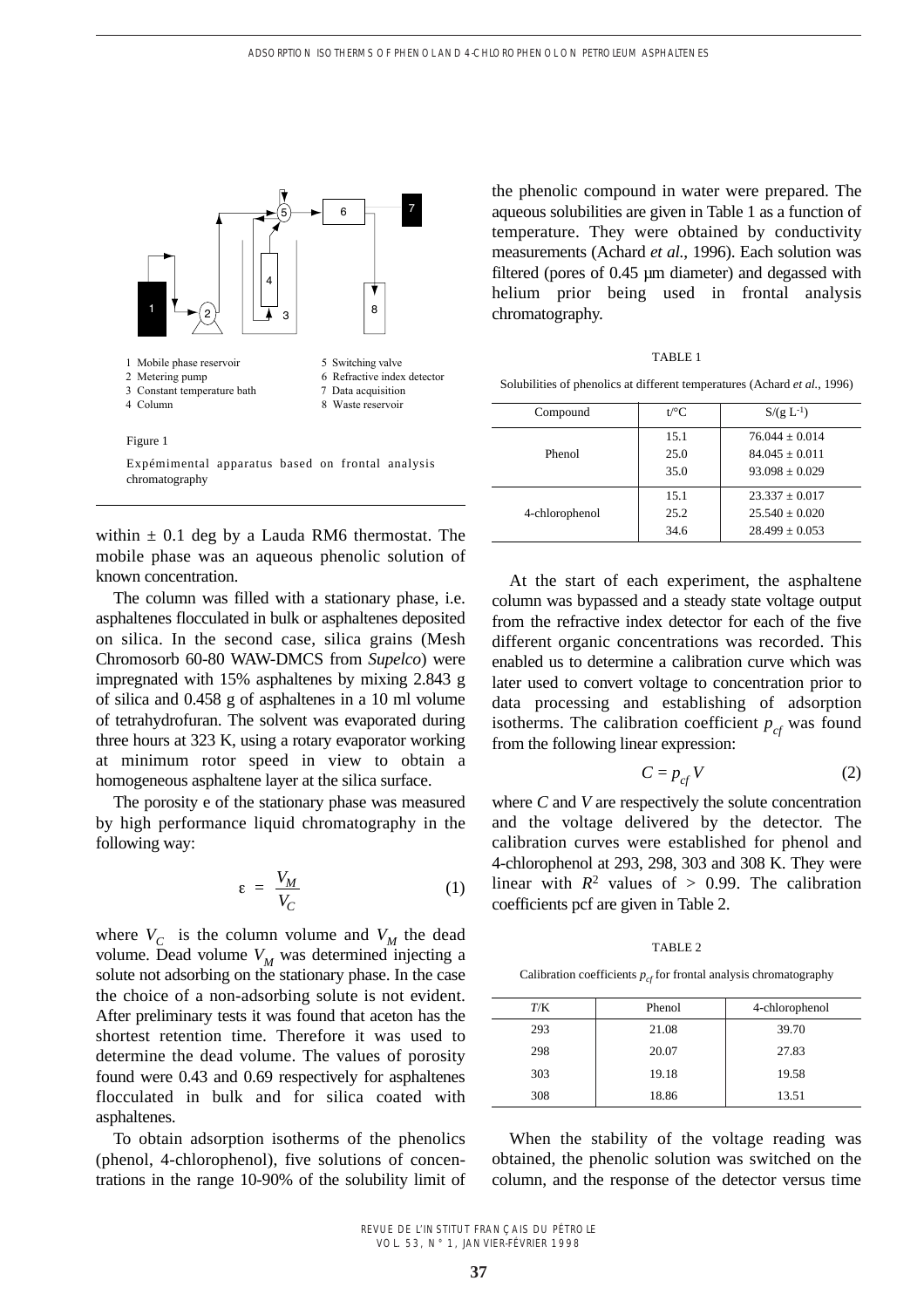

A typical breakthrough curve for adsorption of phenol on asphaltenes

was measured and stored. The calibration curve was used to convert the voltage to concentration. Figure 2 shows a typical breakthrough curve for adsorption of phenol on an asphaltene sample. Each adsorption experiment was terminated when the effluent concentration from the column reached a steady state value equal to the inlet concentration. The mass of solute accumulated in the column during the adsorption process is given by a mass balance:

$$
m_{accumulated} = m_{in} - m_{out} \tag{3}
$$

where  $m_{in}$  and  $m_{out}$  are the inlet and outlet mass flow rates given respectively by:

$$
m_{in} = \int_{0}^{t} \mathbf{v}(t) C_o dt
$$
 (4)

and

$$
m_{out} = \int_{0}^{t} \mathbf{v}(t) C_{eff} dt
$$
 (5)

 $v(t)$  is the volumetric flow rate (0.4-0.5 cm<sup>3</sup>/min in this work) and  $C<sub>o</sub>$  and  $C<sub>eff</sub>$  are the concentrations of the inlet stream and of the effluent respectively. It can be observed that  $C_{\text{eff}}$  is not a constant in time; it changes from nearly zero at the beginning to  $C<sub>o</sub>$  at the end of experiment. The mass accumulated in the column is then given by:

$$
m_{accum.} = \int_{0}^{t} \left[ C_o - C_{eff} \right] \mathbf{v}(t) dt
$$
 (6)

The flow rate,  $v(t)$ , can be assumed to be constant and equal to the water feed rate to the column.

Using Equation 2 to convert concentrations to voltage values, we obtain:

$$
m_{accum.} = \mathbf{v}(t) p_{cf} \int_{0}^{t} \left[ V_o - V_{eff} \right] dt \tag{7}
$$

The integral term in Equation 7 corresponds to the area  $A_0 + A_1$  on Figure 2. The analysis of the breakthrough curve yields a point on the adsorption isotherm.

Moreover, a part of the solute accumulated in the column is not adsorbed at the surface of grains, but simply retained in the space between grains. To account for this column void space, the porosity e is introduced and the amount adsorbed on asphaltenes is:

$$
m_{ads} = m_{accum.} - C_o v_o \varepsilon \tag{8}
$$

where  $v_a$  corresponds to the mobile phase volume passed through the column during experiment.

## **2 RESULTS AND DISCUSSION**

Adsorption isotherms of phenol and 4-chlorophenol have been established at four different temperatures: 293, 298, 303 and 308 K. The results obtained with asphaltenes and asphaltenes deposited on silica grains are given in Figures 3-6. In overall systems, an increase in temperature favorises the desorption of the solute.

In the case of asphaltenes flocculated in bulk, the isotherms can be characterized by a convex Freundlich isotherm (i.e.,  $n < 1$ ) indicating that no significant adsorption takes place at low concentrations. At higher concentrations, interactions between solute and asphaltenes turn to be stronger and adsorption becomes significant. The cooperative adsorption of phenolic compounds has been described for silica and alumina (Giles *et al.*, 1960). It may be attributed to physico-chemical properties of the adsorbates. Phenols have a strong hydroxyl functional group that interacts with the adsorbent surface, resulting in vertical alignment of the molecule on the surface. Moreover, additional adsorption is motivated and consequently the interaction between the adsorbed molecules. This phenomenon is known to contribute significantly to the cooperative nature of adsorption and hence a *S* type curve. At a 0.2 mol/l solute equilibrium

REVUE DE L'INSTITUT FRANÇAIS DU PÉTROLE VOL. 53, N° 1, JANVIER-FÉVRIER 1998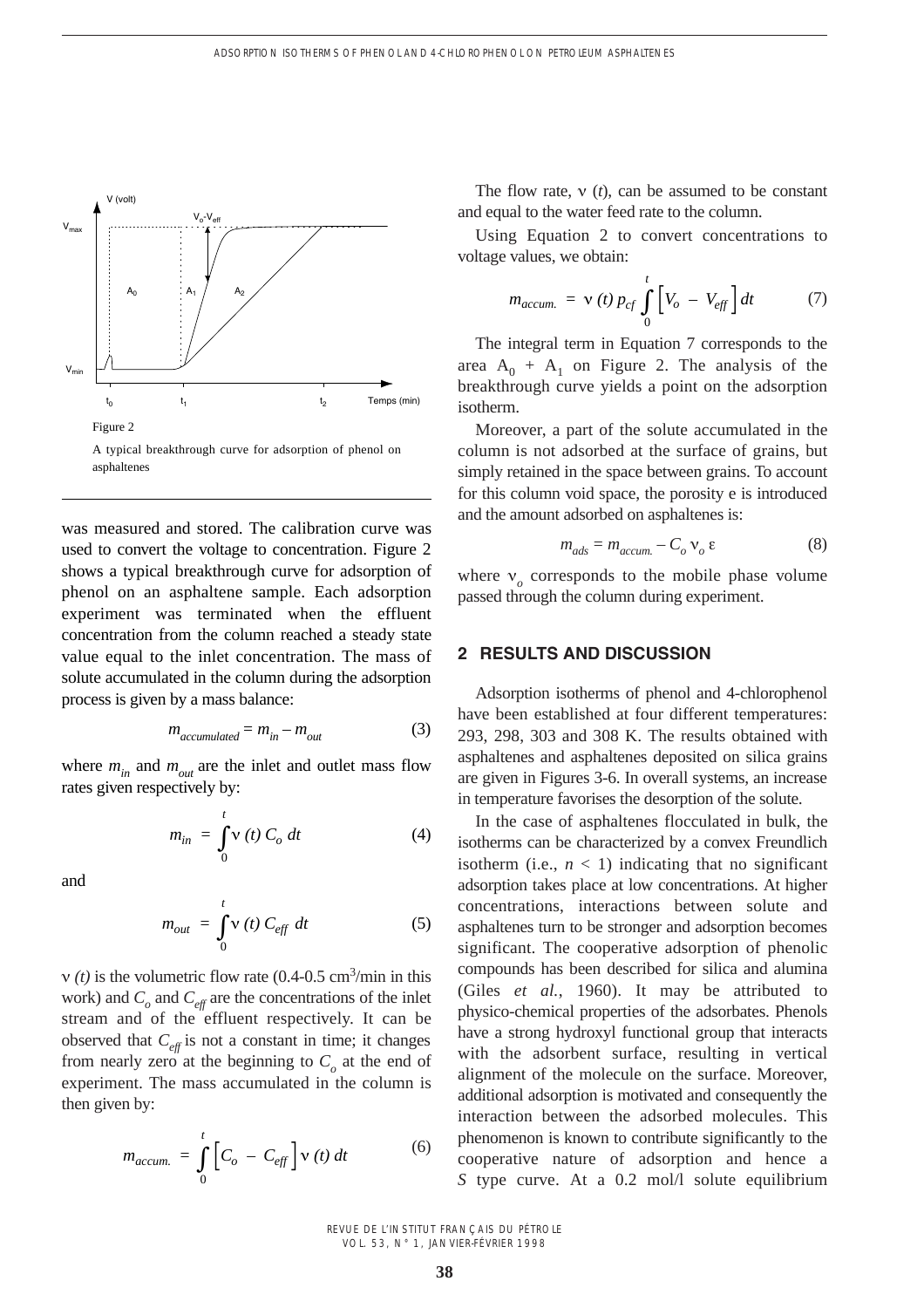

Figure 3

Adsorption isotherms of phenol on asphaltenes flocculated in bulk at different temperatures.



Figure 4

Adsorption isotherms of 4-chlorophenol on asphaltenes flocculated in bulk at different temperature.





Adsorption isotherms of 4-chlorophenol on coated asphaltenes at different temperatures.

concentration, asphaltenes adsorb 70 and 450 mg/g for phenol and 4-chlorophenol, respectively. The affinity of chlorinated phenol for asphaltenes is very high compared to phenol.

Adsorption isotherms obtained with coated asphaltenes cannot be characterized by a Freundlich isotherm. Two steps can be clearly observed in the adsorption process. The limit between these two steps is observed at solute concentrations of about 0.1 mol/l. This change in the shape of isotherm is probably due to a modification of the molecular organization of phenol or 4-chlorophenol at the silica surface. As previously observed with asphaltenes flocculated in bulk, the 4-chlorophenol is more adsorbed than phenol. At a 0.2 mol/l solute equilibrium concentration, the amount of adsorbed 4-chlorophenol is near 200 mg/g against 40 mg/g for phenol.

Comparing the amounts of solute adsorbed per gram of adsorbent in both cases (asphaltenes and coated asphaltenes), one may notice that  $q_e$  is significantly higher in the case of asphaltenes flocculated in bulk. These results suggest the possible migration (absorption) of phenolic compounds through the loose asphaltene structure. Asphaltenes deposited on silica have probably a more compact organization resulting in a negligible migration.